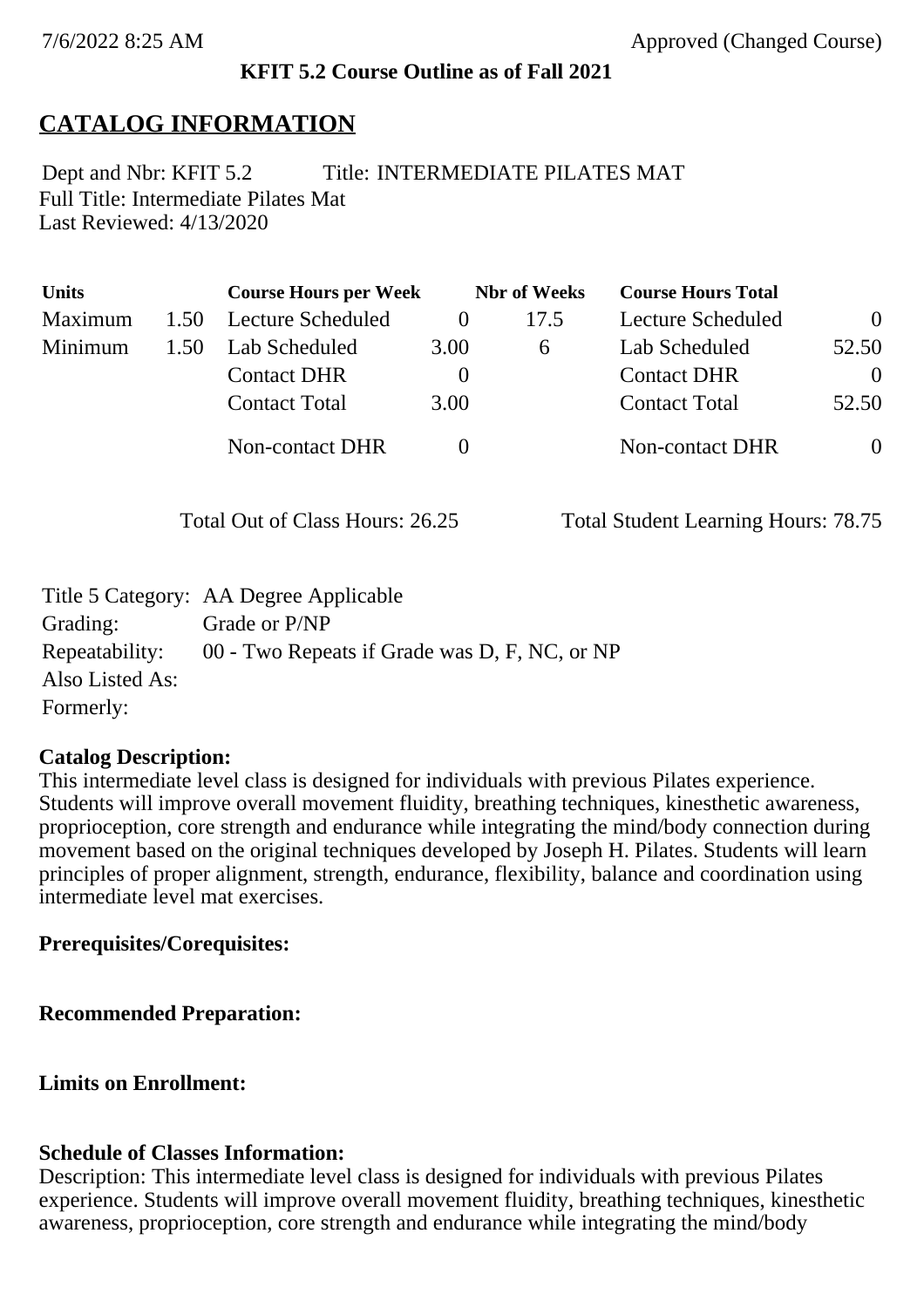connection during movement based on the original techniques developed by Joseph H. Pilates. Students will learn principles of proper alignment, strength, endurance, flexibility, balance and coordination using intermediate level mat exercises. (Grade or P/NP) Prerequisites/Corequisites: Recommended: Limits on Enrollment: Transfer Credit: CSU;UC. Repeatability: Two Repeats if Grade was D, F, NC, or NP

# **ARTICULATION, MAJOR, and CERTIFICATION INFORMATION:**

| <b>AS Degree:</b><br><b>CSU GE:</b>          | Area<br><b>Transfer Area</b> |            |           | Effective:<br>Effective: | Inactive:<br>Inactive: |
|----------------------------------------------|------------------------------|------------|-----------|--------------------------|------------------------|
| IGETC:                                       | <b>Transfer Area</b>         |            |           | Effective:               | Inactive:              |
| <b>CSU Transfer:</b> Transferable Effective: |                              |            | Fall 2013 | Inactive:                |                        |
| <b>UC Transfer:</b> Transferable             |                              | Effective: | Fall 2013 | Inactive:                |                        |

**CID:**

## **Certificate/Major Applicable:**

[Both Certificate and Major Applicable](SR_ClassCheck.aspx?CourseKey=KFIT5.2)

# **COURSE CONTENT**

### **Student Learning Outcomes:**

Upon completion of the course, students will be able to:

- 1. Create a personal intermediate level Pilates-based program.
- 2. Demonstrate proper form, proprioception, kinesthetic awareness, fluidity, endurance and breathing while performing intermediate level Pilates exercises.

## **Objectives:**

Students will be able to:

- 1. Describe the history, evolution, and core principles of Pilates.
- 2. Identify exercises related to specific core muscles worked in Pilates exercises.
- 3. Demonstrate kinesthetic awareness, proper form, proprioception, core endurance and strength, and balance while performing Pilates-based exercises.
- 4. Demonstrate neutral pelvic, scapular, and spine placement while performing Pilates movements.
- 5. Demonstrate proper breathing techniques integrated with movement.
- 6. Perform intermediate level Pilates exercises using appropriate modifications and progressions and proper use of Pilates mat equipment.
- 7. Identify personal fitness-related goals and analyze fitness progress in relation to performing Pilates exercises.

# **Topics and Scope:**

- I. History and Evolution of Pilates Exercise
	- A. Joseph Pilates
	- B. Introduction of Pilates exercise methods in the United States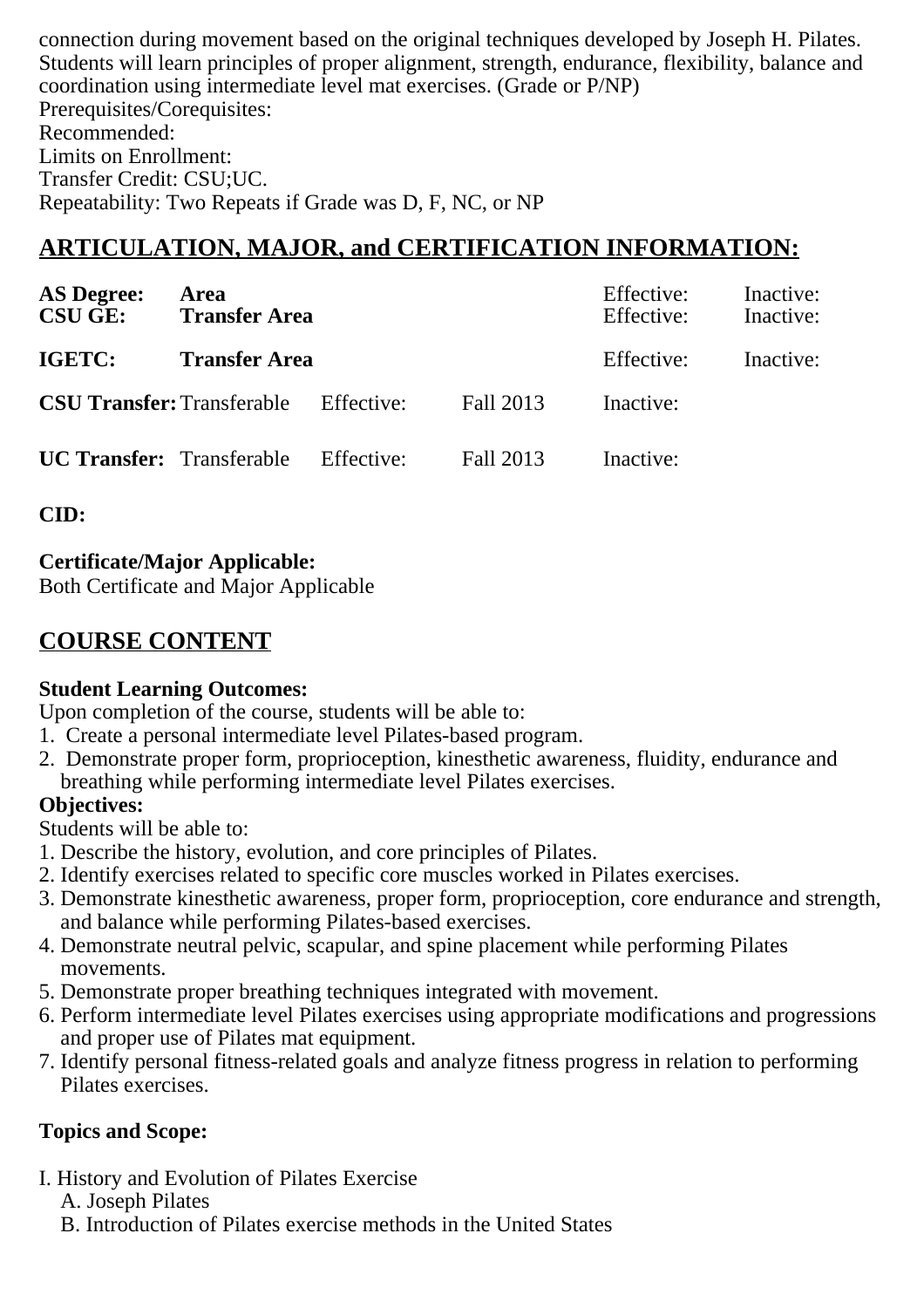- C. Progression of Joseph Pilates' original theories
- D. Additions and modifications of original exercises
- E. Use of equipment for Pilates mat exercises
- II. Review of Beginning Principles of Pilates
	- A. Breathing (inhalation and exhalation coordinated with movement)
	- B. Centering
	- C. Concentration
	- D. Control
	- E. Precision
	- F. Flow and efficiency of movement
- III. Pilates Alignment and Technique Fundamentals
	- A. Neutral pelvic and spine position
	- B. Core endurance, strength and stability
	- C. Primary and secondary muscle groups used in Pilates
	- D. Recruitment of deep pelvic and abdominal musculature
	- E. Scapular release (neutral placement)
	- F. Proprioception
	- G. Kinesthetic awareness
- IV. Goals and Objectives of Pilates Exercise
	- A. Assessment of current personal fitness levels
		- B. Develop personal fitness goals
		- C. Analyzing fitness progress
	- D. Modifications and progression of exercises
	- E. Personal beginning level program or sequence
- V. Intermediate Level Pilates Mat Exercises
	- A. The hundred (legs up at 90 degrees or straight)
	- B. Pilates push up
	- C. Roll up
	- D. Single Straight leg stretch
	- E. Bicycle
	- F. Mermaid
	- G. Modified Pilates twist (Thread the needle)
	- H. Spinal balance
	- I. Tail wag
	- J. One leg teaser
	- K. Swimming
	- L. Leg pull
	- M. Corkscrew
	- N. Pilates twist

## **Assignment:**

- 1. Written personal Pilates goals (1 page)
- 2. Journal entries (4-10 per semester)
- 3. Analysis of personal progress (1-2 per semester)
- 4. Personal intermediate level Pilates program
- 5. Skill performance examination of proper techniques, kinesthetic awareness, proprioception and intermediate level Pilates exercises
- 6. One to three exam(s) and/or quiz(zes)